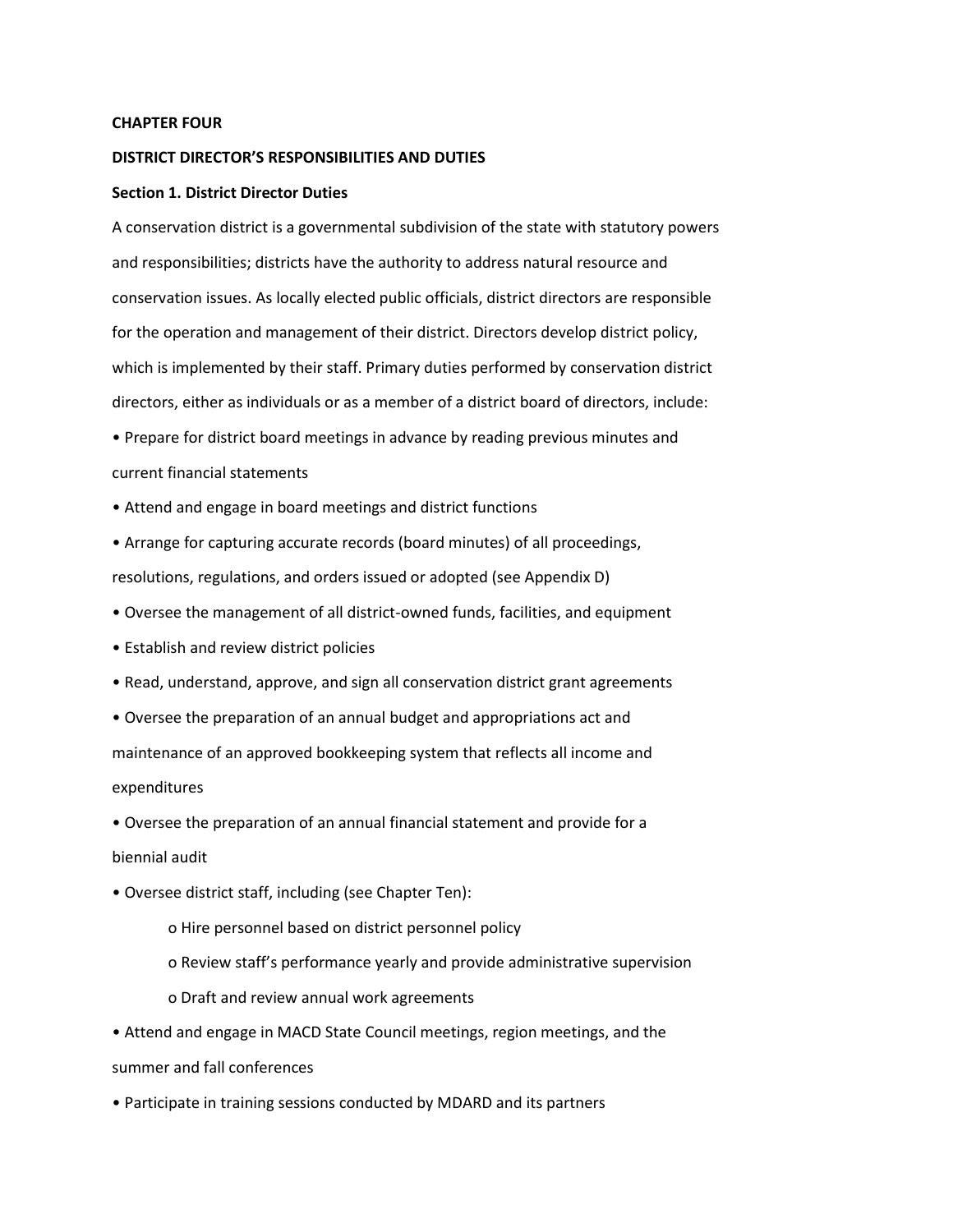• Remain informed of legislation and policies of local, state, and federal government about conservation issues

• Maintain contact with local, state, and national public officials to keep them informed of the district's activities and conservation needs

• Raise awareness of the district's mission, products, and services

• Sponsor and actively participate in public education activities to stay informed of local natural resource conservation issues

• Develop a succession plan for recruiting qualified board members (see Chapter Twelve)

## **Section 2. District Director Officer Designations**

A majority of the directors (three) constitutes a quorum of the board, and the concurrence of a majority in any matter within their duties is required for the board's determination. A director is entitled to expenses, including traveling expenses necessarily incurred in the discharge of his or her duties. A director may be paid a per diem for time spent undertaking his or her duties as a director (CD Law - Section 9307 (5); Appendix A).

CD Law (Section 9307 (1); Appendix A) states: "a conservation district board shall consist of five directors" and "the board shall designate a chairperson annually"; this is the only board position that a district must designate. However, MDARD strongly recommends conservation district boards select officer designations for vice-chair, treasurer, and secretary. These offices have essential functions, and appointment to those offices spreads the duties over the entire board and not on one individual. Districts may combine these offices (e.g. secretary/treasurer) or leave the offices separate. The board designates the duties of each board position (CD Law Section 9307 (7); Appendix A). Typically, the duties and responsibilities are as follows:

#### *Duties of the Chair:*

• Conduct district meetings in compliance with the Open Meetings Act (OMA, see Chapter Thirteen)

• Preserve order and decorum during meetings (see Appendix E for Robert's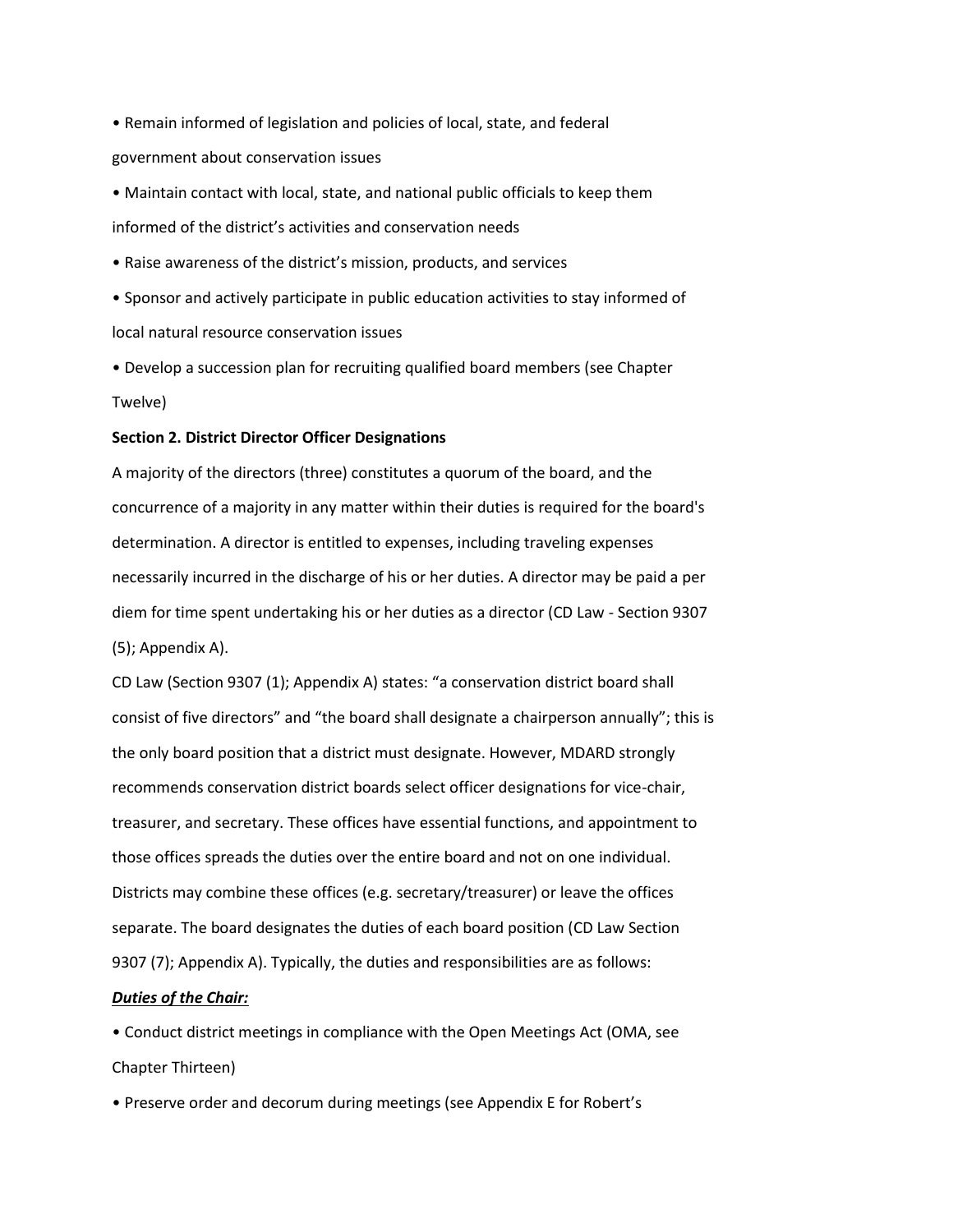Rules of Order for beginners)

- When necessary, sign all acts, contracts, and proceedings of the district
- Call for a vote on all properly presented motions
- Vote in case of a tie vote, roll call vote, or vote by ballot

• Receive input from other board members, district manager, NRCS DC, and others to assemble topics for the meeting agenda (preparation of the agenda is often designated to the district manager)

• Act as or appoint another director to be a liaison for the board and the district employees

## *Duties of the Vice-Chair:*

- Become familiar with the responsibilities of the chairperson
- Preside as chairperson in their absence

Duties of the Secretary:

- Become familiar with the responsibilities of the chairperson
- Preside as chairperson in the absence of both the chairperson and vice-chair
- Review all written reports, including grant proposals
- Ensure all district meeting minutes are recorded accurately, in compliance with

OMA, signed, and submitted to MDARD (see Appendix D)

• Oversee the preparation of the annual report (see Chapter Eight)

### *Duties of the Treasurer:*

• Review all financial reports prior to the monthly board meeting and be prepared to report to the board on the district's financial standing (see Appendix F for a list of accounting terms)

- Review and sign all bank statements (for separation of duties, bank statements can be mailed directly to the board treasurer) and bank reconciliation reports
- Review the district's bank account monthly (obtain access to online banking)
- Monitor and approve financial revenue by reviewing each deposit

## **Section 3: Associate Directors**

Conservation districts are encouraged to include associate directors onto their board of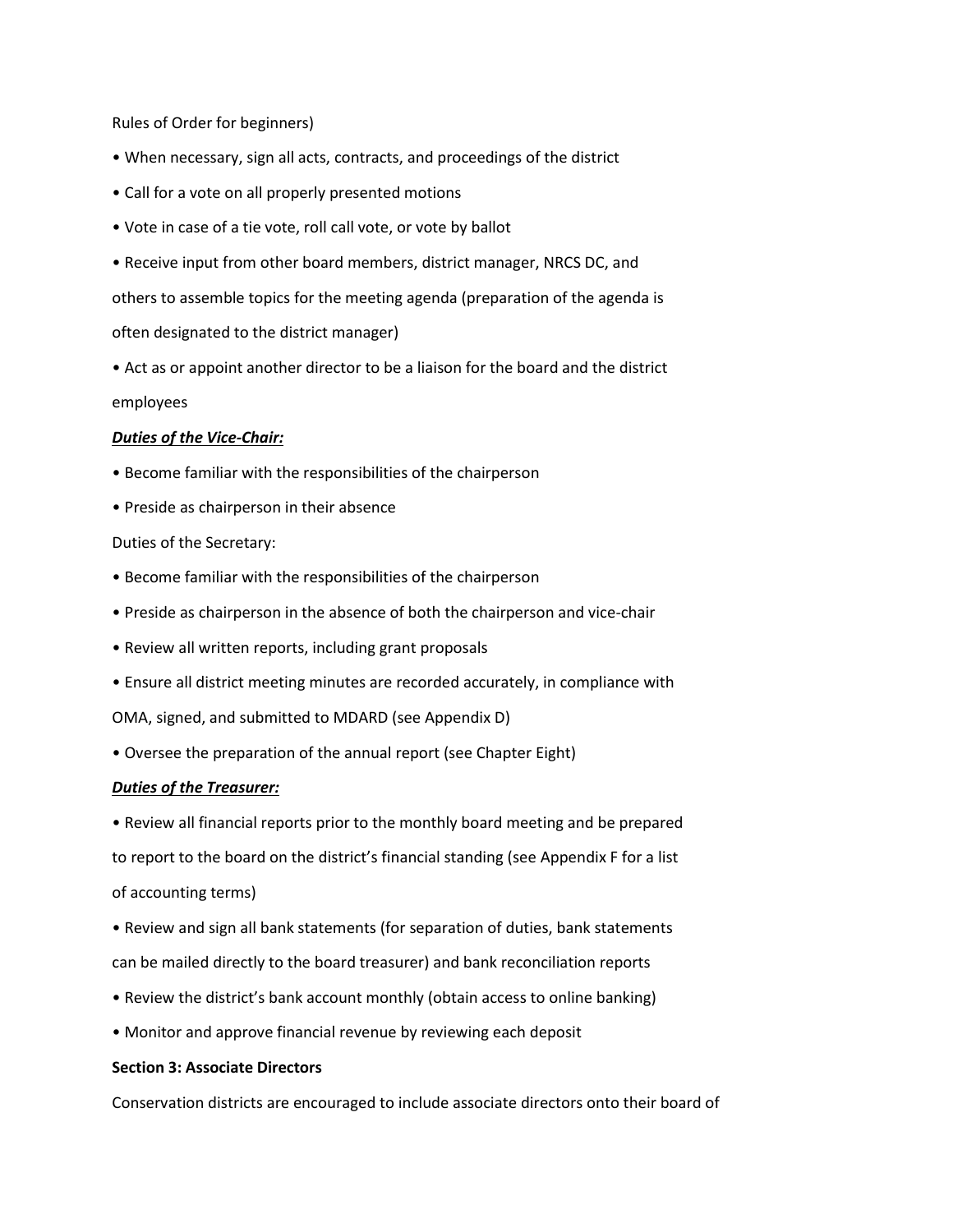directors. Associate directors have all the privileges of being a director, except they cannot make or approve motions. Associate directors bring a great deal of knowledge and insight to the district and, through participation and attendance, understand the district well to become a board director when needed or interested.

### **Section 4. Conservation District Policy**

The board is entrusted with the authority to establish policies to govern the conservation district. Board policy establishes the parameters and guidelines for board directors, committees, and staff. All policy decisions should be made by majority vote of the board and recorded in meeting minutes. Adopted policies should be reviewed annually. The board should ensure policies have the following qualities:

1. Policies are thorough and complete, covering all likely scenarios and questions. Remember policies are:

- Answers to questions before they are asked
- Solutions to situations before they arise
- Defined set of procedures to follow before they are needed
- The 'rules of the game' and define who must follow them
- 2. Policy language is clear, succinct, and understandable
- 3. Policies are fair and equitable

4. Policies are legal and current with the latest regulations and laws. They provide for privacy, security, and confidentiality when required or as prudent.

Required List of District Policies:

### **The following is a list of subjects on which conservation districts must adopt policy:**

• Freedom of Information Act (FOIA): as local units of government, districts are subject to FOIA requests and must adhere to all FOIA laws. A FOIA policy must be available on the district's main internet presence, often the district's website and/or Facebook page (see Chapter Thirteen)

• Credit Card: required by law even if a district has no credit card. An example is found in the CD Uniform Accounting Procedures Manual (found on MACD's website)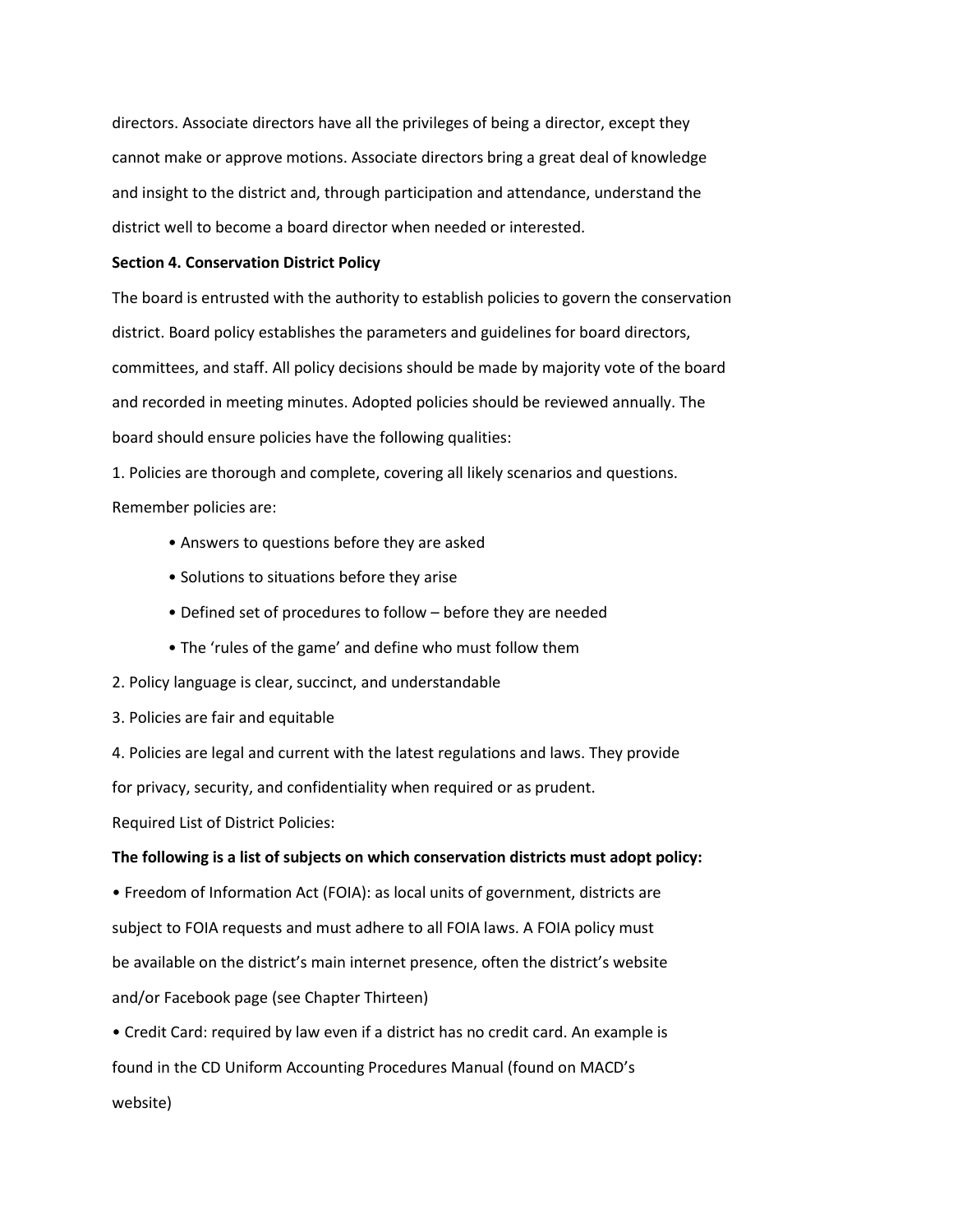• Investment Practices: required by law even if a district has no investments (see Chapter Thirteen). An example is found in the CD Uniform Accounting Procedures Manual

# **Recommended List of Employment and Board/District Operations Policies:**

The following, recommended by MDARD and MACD, is a list of subjects on which conservation districts should adopt policy (many of which can be rolled into one personnel policy; MACD has a personnel policy template for CDs to use):

- Anti-nepotism
- Anti-sexual harassment
- Board policies and procedures (attendance, authority of board members,
- subcommittees of the board, public comment)
- Bonding
- Capitalization
- CD inventory
- Check signing
- Classification of employment levels
- Conflict of interest (board and staff, see below)
- Disciplinary and grievance
- Emergency and safety procedures
- Employee conduct
- Employee performance evaluations
- Employer responsibility
- Equal opportunity employment
- Fundraising/gifts to and from the district
- Orientation program
- Overtime/compensatory time
- Partner relations
- Payment authorization
- Payroll procedures